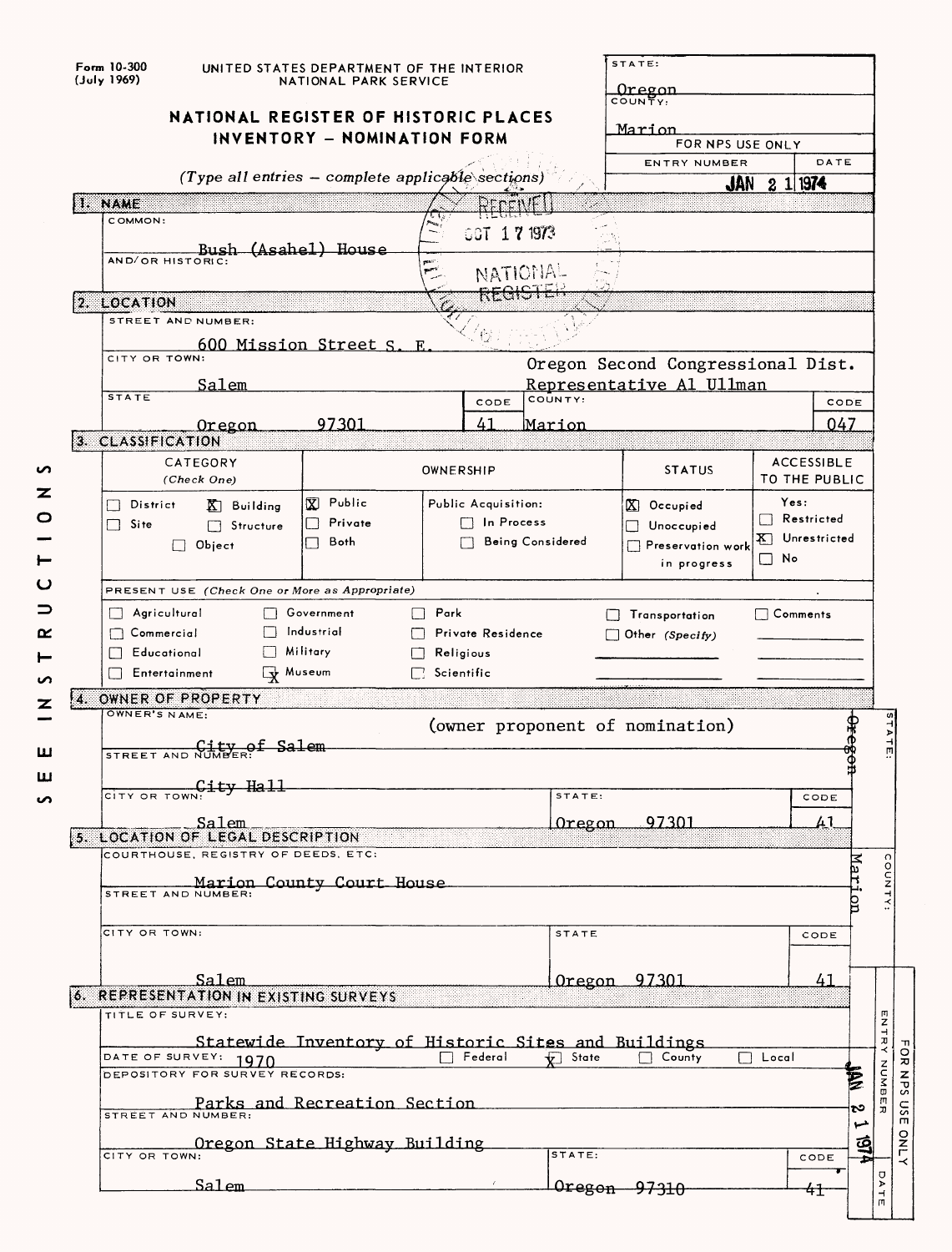| <b>DESCRIPTION</b> |                                              |             |              |              |       |                       |  |  |  |
|--------------------|----------------------------------------------|-------------|--------------|--------------|-------|-----------------------|--|--|--|
|                    | (Check One)                                  |             |              |              |       |                       |  |  |  |
| <b>CONDITION</b>   | $\overline{\mathbf{v}}$<br>Good<br>Excellent |             | Fair         | Deteriorated | Ruins | Unexposed             |  |  |  |
|                    |                                              | (Check One) |              |              |       | (Check One)           |  |  |  |
|                    | Altered                                      |             | 4, Unaltered |              | Moved | Original Site<br>$+x$ |  |  |  |

**DESCRIBE THE PRESENT AND ORIGINAL (if known) PHYSICAL APPEARANCE**

The home built in 1877-78 by pioneer banker and newspaper publisher Asahel Bush was occupied hy the Bush family until 1953, when it was acquired by the City of Salem.

Local contractor Wilbur F. Boothby, builder of the old Second Empire Baroque Marion County Courthouse, is credited with the design of Bush's house. His workmen labored through autumn and winter storms to complete the building, purportedly copying a fashionable wood frame house in Bethlehem, Pennslyvania, where Asahel's deceased wife Eugenia, had attended the Moravian Seminary. Plans may also have been based upon one or more of the builder's handbooks of the day. When Asahel and his four children, Estelle, Asahel Nesmith, Sally and Eugenia moved into the house it was on the south edge of Salem in a grove of oak trees at the crest of a hill over looking broad avenues leading toward the Capitol.

Italianate in style, the house has drop siding, bracketed gable roofs, elongated windows with segmental arch heads, a high basement, a polygonal bay, ഗ and a veranda from which a long flight of stairs leads to the lawn. The  $\mathbf{m}$ uniqueness of the Bush House today lies chiefly in its rich, unaltered interior,  $\blacksquare$ which includes original embossed French wall papers, brass fittings, and elaborate woodwork.  $\overline{z}$ 

The family lived out their lives in the 12-room mansion. Sally died in 1946. Asahel Nesmith returned to spend his last days in the dwelling, dying in 1952 at the age of 95.

The Salem Art Association purchased many of the original furnishings fron the family with the view in mind of administering a historic house museum. Meanwhile, the City had been deeded the property long known as "Bush's Pasture" for park purposes. A section of the 100-acre park to the east of the house was sold in turn to Willamette University of an athletic stadium and playing field.

 $\Omega$ 

 $\overline{\phantom{0}}$ 

 $\circ$  $\overline{\mathbf{z}}$ ς,

S ᅿ  $\overline{a}$  $\subseteq$ 

The Bush home, sturdy and solid despite its 75 years, was formally opened as an historical museum and art gallery on October 20, 1953. Downstairs are a sitting room, library, master bedroom, parlor, dining room and kitchen. A broad staircase of walnut and mahogany leads from the central entrance hall to bedrooms, sitting rooms and servants' quarters upstairs. Ten of the twelve rooms have marble fireplaces. Over two of them are large French gilt mirrors for which Asahel purportedly paid a total of \$235 in New York the Christmas of 1880. Some of the furniture is the work of a cabinet maker friend of  $Mr$ . Bush. Several of the stands were carved by the New England craftsman from oak and cherry trees that fell on the grounds. Each bedroom has not only its own fireplace but its own lavatory, with marble basins and up-to-date fixtures The old kitchen range with a charcoal broiler attachment was made at the State Penitentiary, of which Asahel was Superintendent during the 1880s.

Being situated on the outskirts of town in 1878, Mr. Bush saw to it that his residence was self-sufficient. Not only did a deep enclosed well provide water for all the rooms, but Asahel installed his own gas plant. Tirrell's "underwriters approved gas machine for illumination" was shipped to him via Cape Horn from New York in 1878 at a cost of \$277.80. Four pages of instructions on assembling preceeded it by mail, in longhand.

Ever since its opening in 1953, through an agreement with the City of Salem, the house has been administered by the Salem Art Association, which also administers an art center on the grounds. After it was partially destro $\mathsf{y}\text{ed}$ by fire in 1963, the Art Association remodeled the barn behind Bush for gallery and classroom use.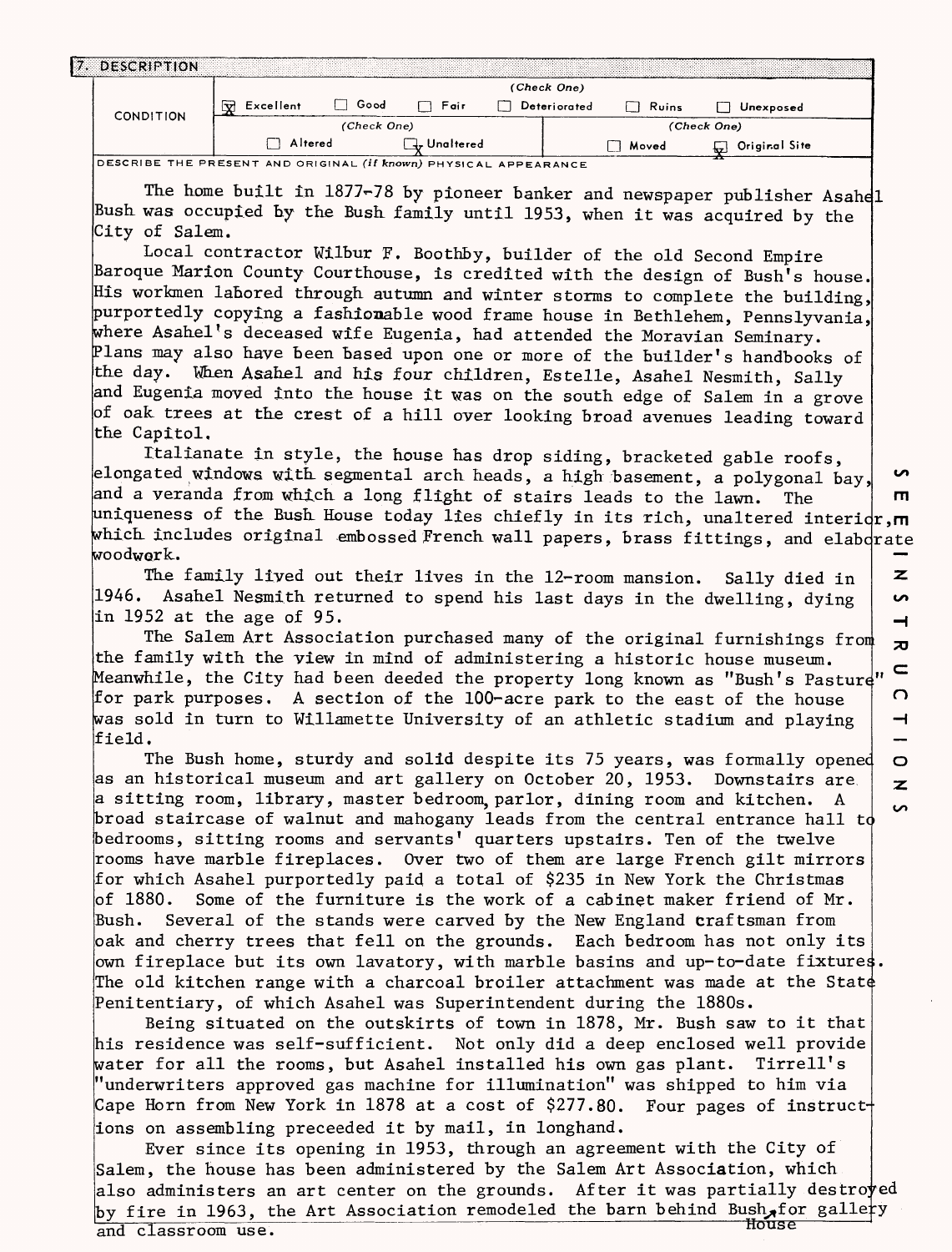| PERIOD (Check One or More as Appropriate)                |                |                    |                 |
|----------------------------------------------------------|----------------|--------------------|-----------------|
| Pre-Columbian                                            | 16th Century   | 18th Century       | 20th Century    |
| 15th Century                                             | 17th Century   | ΓΔ<br>19th Century |                 |
| SPECIFIC DATE(S) (If Applicable and Known)               | 1878           |                    |                 |
| AREAS OF SIGNIFICANCE (Check One or More as Appropriate) |                |                    |                 |
| Abor iginal                                              | E ducati on    | Political          | Urban Planning  |
| Prehistoric                                              | Engineering    | Religion/Phi       | Other (Specify) |
| $\Box$ Historic                                          | Industry       | losophy            |                 |
| Agriculture                                              | Invention      | Science<br>$\Box$  |                 |
| $\overline{K}$ Architecture                              | 网<br>Landscape | Sculpture          |                 |
| Art                                                      | Architecture   | Social/Human-      |                 |
| Commerce                                                 | Literature     | itarian            |                 |
| Communications                                           | Military       | Theater            |                 |
| Conservation                                             | <b>Music</b>   | Transportation     |                 |

Any history of Oregon, touching upon its early political, commercial or civic development must include reference to Asahel Busk. As a newspaperman, banker, and public official, he was recognized as one of Oregon's most influencial men for nearly sixty years. The only remaining memorial to him is his house built in 1878 in the "Italian Villa" style on a sizeable estate which includes open ground for pasturing cows.

Asahel Bush, born in Westfield, Massachusetts, June 4, 1824, attended school until he was fifteen, when his father died. He then went to Saratoga Springs, New York, and spent three years learning the printing trade. He next went'to Albany, where for a few months he was connected with state printing, and from there went to Cleveland, Ohio, where he remained about a year. He then returned to Westfield, where he studied law and was admitted to the bar of Massachusetts in 1850. From January 24, 1849, until July 3, 1850, he served as editor of the Westfield Standard, a position he resigned in July of that year, when he decided to locate in Oregon. He traveled to Panama, then across the isthmus, and up the coast to San Francisco where he proceeded by boat to Astoria, Oregon, and continued up the Columbia and Willamette rivers to Portland, then a town of only a few hundred inhabitants. After a brief period he located in Oregon City and on March 28, 1851, he began the publication of the first distinctively Democratic paper in the state, the Oregon Statesman, for which he had the printing press shipped from the East around Cape Horn. When the Territorial capital was moved in 1853, he transferred the office and plant to Salem. There he continued publishing until 1863 when he sold the newspaper.

During his newpaper publishing period Bush became one of the most influential men in the public affairs of the state. The Oregon Statesman and its friends were credited with practically controlling the government at Salem. Bush exerted a strong influence in party affairs statewide. On the division of the Democratic Party in 1860, Bush supported the Union cause. At the Democratic State Convention in  $1888$  he was chosen chairman of the State Central Committee, in which position he antagonized some newspaper men by refusing to subsidize their papers.

In the early 1860s Mr. Bush was for four years a silent partner in the mercantile firm of Lucien Health and Company of Salem, and in 1868 he engaged in banking in association with William S. Ladd, under the firm name of Ladd and Bush, and erected in Salem an imposing brick masonry bank building with zast iron front. In December, 1882, Mr. Bush acquired the sole ownership of the bank, which continued to operate under the old name. In 1910, when it  $\frac{1}{2}$  incorporated as a state bank with capital of five hundred thousand dollars, it was the largest bank in Oregon outside of Portland. (continued)

**S** z  $\circ$ Н  $\overline{C}$  $\Rightarrow$ œ  $\blacksquare$ ທ  $\overline{z}$ **LJLJ LJ CO**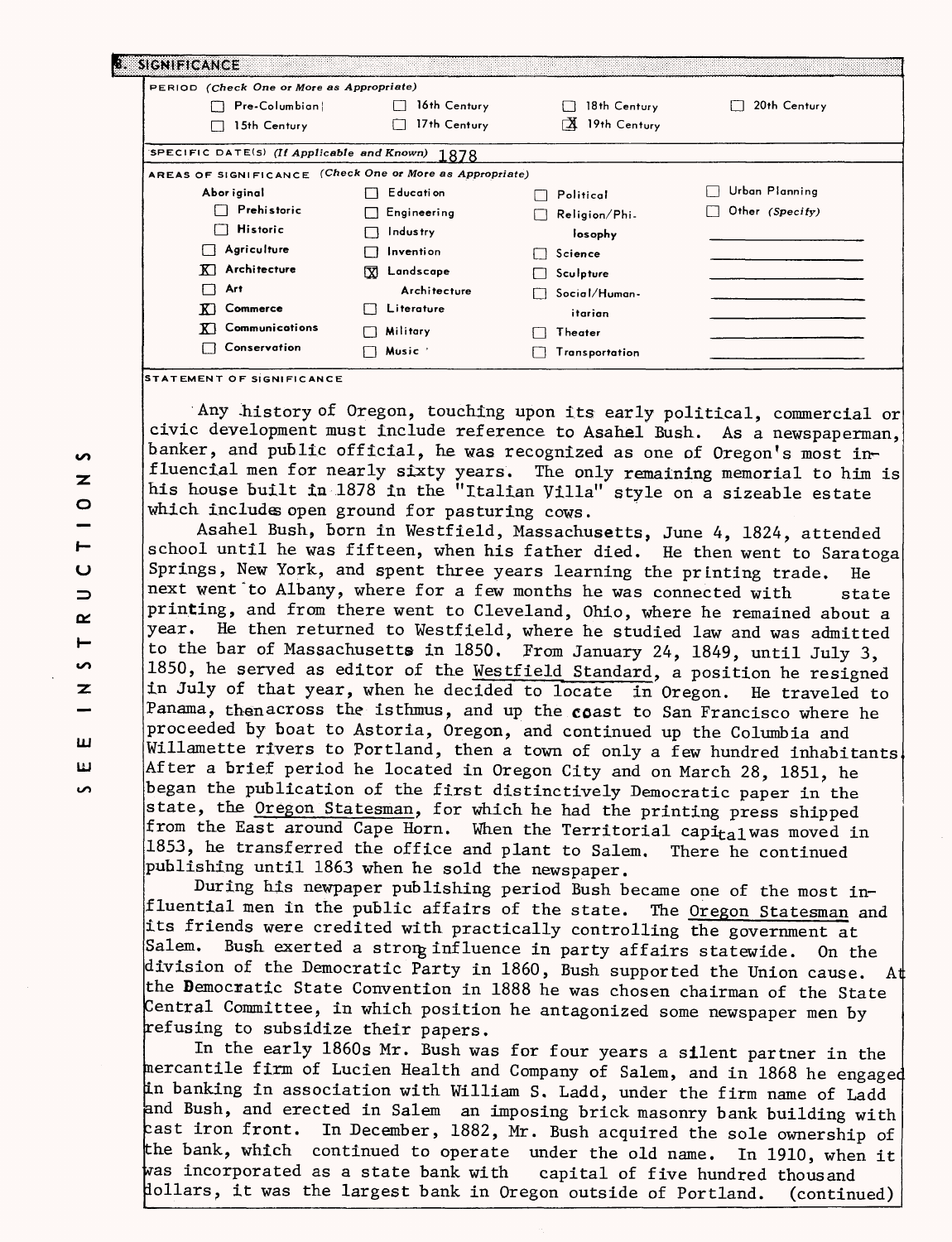|               | 9. MAJOR BIBLIOGRAPHICAL REFERENCES                                                                                                                                                                              |           |                                                        |                    |                                                        |                                |                    |                                 |                  |      |                           |
|---------------|------------------------------------------------------------------------------------------------------------------------------------------------------------------------------------------------------------------|-----------|--------------------------------------------------------|--------------------|--------------------------------------------------------|--------------------------------|--------------------|---------------------------------|------------------|------|---------------------------|
|               | Downs, Winfield Scott, ed., Encyclopedia of Northwest Biography (New York:<br>The American Historical Company, 1941), 78-80.                                                                                     |           |                                                        |                    |                                                        |                                |                    |                                 |                  |      | Ηķ<br>14497000<br>4975150 |
|               | Portrait and Biographical Record of the Willamette Valley Oregon (Chicago:                                                                                                                                       |           |                                                        |                    |                                                        |                                |                    |                                 |                  |      |                           |
|               | Lang, A.O., ed., History of the Willamette Valley (Portland: Himes & Lang,                                                                                                                                       |           | Chapman Publishing Company, 1903), 27-29.              |                    |                                                        |                                |                    |                                 |                  |      |                           |
|               | $1885$ , 710-11.                                                                                                                                                                                                 |           |                                                        |                    |                                                        |                                |                    |                                 |                  |      |                           |
|               | Ross, Marion D., "Architecture in Oregon, 1845-1895," Oregon Historical                                                                                                                                          |           | Quarterly, Vol. 57, no. 1 (March 1956), 54.            |                    |                                                        |                                |                    |                                 |                  |      |                           |
|               |                                                                                                                                                                                                                  |           |                                                        |                    |                                                        |                                | (Continued)        |                                 |                  |      |                           |
|               | 10. GEOGRAPHICAL DATA                                                                                                                                                                                            |           |                                                        |                    |                                                        |                                |                    |                                 |                  |      |                           |
|               | LATITUDE AND LONGITUDE COORDINATES<br>LATITUDE AND LONGITUDE COORDINATES<br>$\mathbf{o}$<br>DEFINING THE CENTER POINT OF A PROPERTY<br>DEFINING A RECTANGLE LOCATING THE PROPERTY<br>OF LESS THAN TEN ACRES<br>R |           |                                                        |                    |                                                        |                                |                    |                                 |                  |      |                           |
| <b>CORNER</b> |                                                                                                                                                                                                                  | LATITUDE  | LONGITUDE                                              |                    |                                                        | <b>LATITUDE</b>                |                    |                                 | <b>LONGITUDE</b> |      |                           |
| NW            | $\circ$                                                                                                                                                                                                          | $\bullet$ | Degrees Minutes Seconds   Degrees Minutes Seconds<br>۰ | $\bullet$          | 44 о                                                   | Degrees Minutes Seconds<br>55. | 53.                | Degrees Minutes Seconds<br>123。 | $02$ .           | 16.  |                           |
| <b>NE</b>     | $\circ$                                                                                                                                                                                                          |           |                                                        | n                  |                                                        |                                |                    |                                 |                  |      |                           |
| SE            | $\circ$                                                                                                                                                                                                          |           | ۰                                                      | m                  |                                                        |                                |                    |                                 |                  |      |                           |
| <b>SW</b>     | ō<br>APPROXIMATE ACREAGE OF NOMINATED PROPERTY:                                                                                                                                                                  |           | ۰                                                      | $\blacksquare$     | $9.5 \text{ acres}$                                    |                                |                    |                                 |                  |      |                           |
|               | LIST ALL STATES AND COUNTIES FOR PROPERTIES OVERLAPPING STATE OR COUNTY BOUNDARIES                                                                                                                               |           |                                                        |                    |                                                        |                                |                    |                                 |                  |      | n                         |
| STATE:        |                                                                                                                                                                                                                  |           |                                                        | CODE               | COUNTY                                                 |                                |                    |                                 |                  | CODE | ш                         |
|               |                                                                                                                                                                                                                  |           |                                                        | CODE               | COUNTY:                                                |                                |                    |                                 |                  | CODE | п                         |
| STATE:        |                                                                                                                                                                                                                  |           |                                                        |                    |                                                        |                                |                    |                                 |                  |      |                           |
| STATE:        |                                                                                                                                                                                                                  |           |                                                        | CODE               | COUNTY:                                                |                                |                    |                                 |                  | CODE | z                         |
|               |                                                                                                                                                                                                                  |           |                                                        |                    |                                                        |                                |                    |                                 |                  |      | S                         |
| STATE:        |                                                                                                                                                                                                                  |           |                                                        | CODE               | COUNTY:                                                |                                |                    |                                 |                  | CODE | ᆋ<br>ᅍ                    |
|               | <b>II. FORM PREPARED BY</b>                                                                                                                                                                                      |           |                                                        |                    |                                                        |                                |                    |                                 |                  |      | c                         |
|               | NAME AND TITLE:                                                                                                                                                                                                  |           |                                                        |                    |                                                        |                                |                    |                                 |                  |      | O                         |
|               | Paul Hartwig, Assistant Park Historian<br><b>ORGANIZATION</b>                                                                                                                                                    |           |                                                        |                    |                                                        |                                |                    | DATE                            |                  |      | ᅿ                         |
|               |                                                                                                                                                                                                                  |           |                                                        |                    |                                                        |                                |                    |                                 |                  |      |                           |
|               | Oregon State Highway Division                                                                                                                                                                                    |           |                                                        |                    |                                                        |                                |                    |                                 | September 1973   |      | O                         |
|               | State Highway Building                                                                                                                                                                                           |           |                                                        |                    | STATE                                                  |                                |                    |                                 |                  | CODE | z                         |
|               | CITY OR TOWN:                                                                                                                                                                                                    |           |                                                        |                    |                                                        |                                |                    |                                 |                  |      | n                         |
| سملھک         | 12. STATE LIAISON OFFICER CERTIFICATION                                                                                                                                                                          |           |                                                        |                    | Oregon                                                 |                                | <u>97310</u>       | NATIONAL REGISTER VERIFICATION  |                  | 41   |                           |
|               |                                                                                                                                                                                                                  |           |                                                        |                    |                                                        |                                |                    |                                 |                  |      |                           |
|               | As the designated State Liaison Officer for the Na-                                                                                                                                                              |           |                                                        |                    |                                                        |                                |                    |                                 |                  |      |                           |
|               | tional Historic Preservation Act of 1966 (Public Law                                                                                                                                                             |           | National Register.                                     |                    | I hereby certify that this property is included in the |                                |                    |                                 |                  |      |                           |
|               | 89-665). I hereby nominate this property for inclusion                                                                                                                                                           |           |                                                        |                    |                                                        |                                |                    |                                 |                  |      |                           |
|               | in the National Register and certify that it has been<br>evaluated according to the criteria and procedures set                                                                                                  |           |                                                        |                    |                                                        |                                |                    |                                 |                  |      |                           |
|               | forth by the National Park Service. The recommended                                                                                                                                                              |           |                                                        |                    |                                                        |                                |                    |                                 |                  |      |                           |
|               | level of significance of this nomination is:                                                                                                                                                                     |           |                                                        |                    | Chief, Office of Archeology and Historic Preservation  |                                |                    |                                 |                  |      |                           |
|               | National                                                                                                                                                                                                         | State     |                                                        | $Local \mathbf{X}$ |                                                        |                                |                    |                                 |                  |      |                           |
|               |                                                                                                                                                                                                                  | Date      |                                                        |                    |                                                        |                                |                    |                                 |                  |      |                           |
|               |                                                                                                                                                                                                                  | ATTEST:   |                                                        |                    |                                                        |                                |                    |                                 |                  |      |                           |
|               |                                                                                                                                                                                                                  |           |                                                        |                    |                                                        |                                |                    |                                 |                  |      |                           |
|               | Title Director of Transportation                                                                                                                                                                                 |           |                                                        |                    |                                                        |                                |                    |                                 |                  |      |                           |
|               |                                                                                                                                                                                                                  |           |                                                        |                    |                                                        |                                | Keeper of The $\,$ |                                 |                  |      |                           |
|               |                                                                                                                                                                                                                  |           |                                                        |                    |                                                        |                                |                    |                                 |                  |      |                           |
|               | $v_{\text{Date}}$ 10-10-73                                                                                                                                                                                       |           |                                                        |                    | Date                                                   |                                |                    |                                 |                  |      |                           |